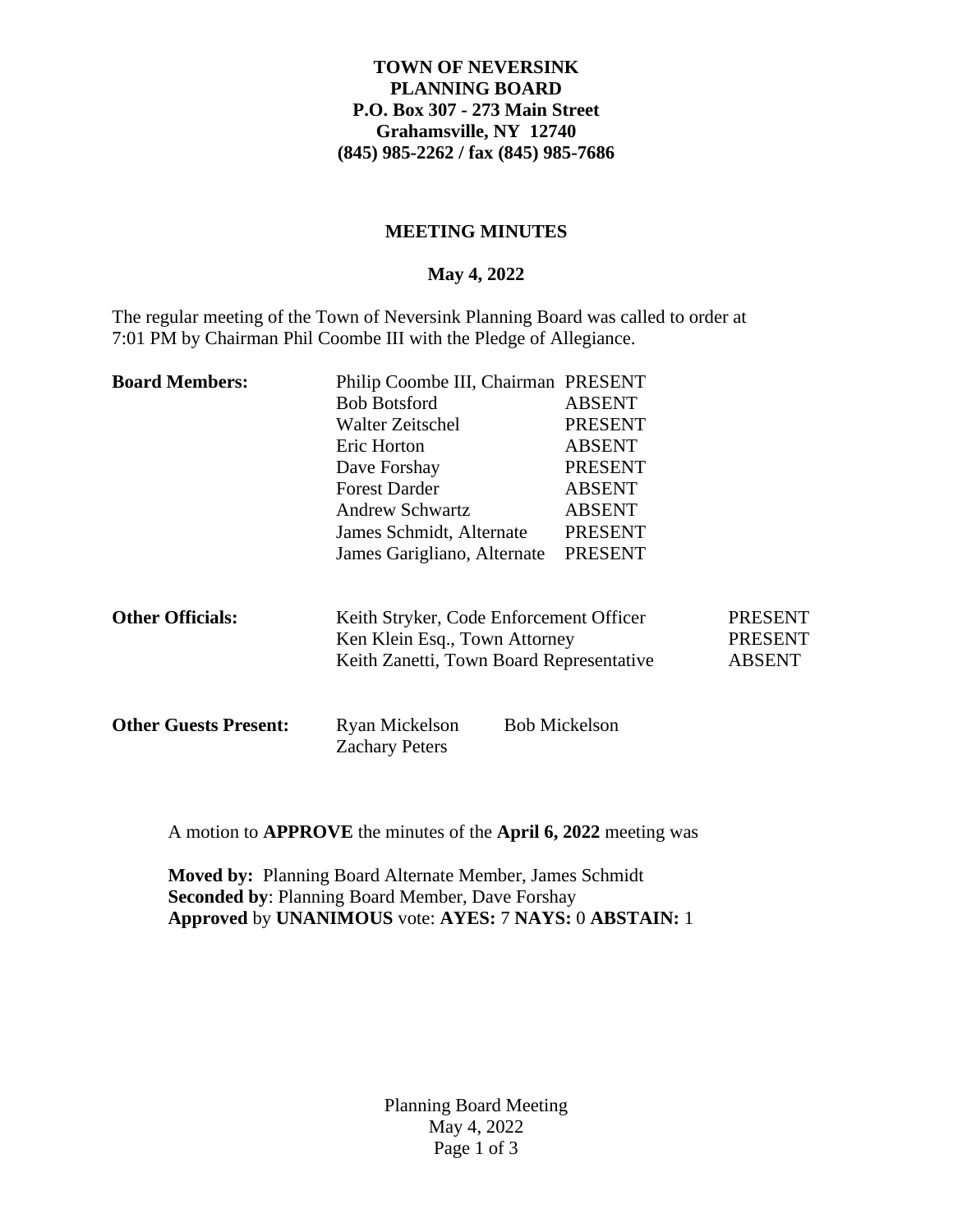## **TOWN OF NEVERSINK PLANNING BOARD P.O. Box 307 - 273 Main Street Grahamsville, NY 12740 (845) 985-2262 / fax (845) 985-7686**

#### **PRESENTATIONS:**

**25.-1-33.13: Furman Ice Cream Stand – Special Use for the development of an Ice Cream Stand** located on NYS Route 55 in Neversink, NY

Chairman Phil Coombe III stated that the town is waiting to hear from the county regarding the approval of the GML239 request. Zachary Peters of MNTM introduced the company as the Engineers for the applicant. He gave an update on location, layout details, parking area, NYC DEP acknowledgment for proposed public water supply well, connection to the DEP sewer and SWPPP. DEP waiting on SEQR for final review. DOT correspondence having no issues, although there were initial concerns regarding the placement of a stop sign and stop bar, neither of which will be installed. The lighting footprint has been finalized. Low level Dark Sky lighting that will automatically switch on around dusk will be implemented. It will be on at closing time, but will not remain on all night.

Walt Zeitschel mentioned that he was not present for the last meeting and missed discussion on signage. Review of location, and landscaping surrounding details on the free-standing sign were discussed. Phil Coombe asked if the dimensions of the sign that will be installed on the building will fit the code. Zachary Peters stated that the final design has not been completed as of yet, but that they will meet the requirements.

Phil Coombe suggested down lighting to work with Keith Stryker so that they do not need to come back for that, as long as it meets Zoning requirements.

The **SEQR** was read:

A Negative Declaration was

**Moved by:** Planning Board Member, Dave Forshay **Seconded by**: Planning Board Member, Walt Zeitschel **Approved** by **UNANIMOUS** vote: **AYES:**5 **NAYS:** 0 **ABSTAIN:** 0

A motion to **APPROVE** contingent upon approvals on DOT/GML239/SWPP/Signage/ final maps provided by Zachary Peters, and Phil Coombe has signed off on all was

**Moved by:** Planning Board Member, James Schmidt **Seconded by**: Planning Board Member, James Garigliano

> Planning Board Meeting May 4, 2022 Page 2 of 3